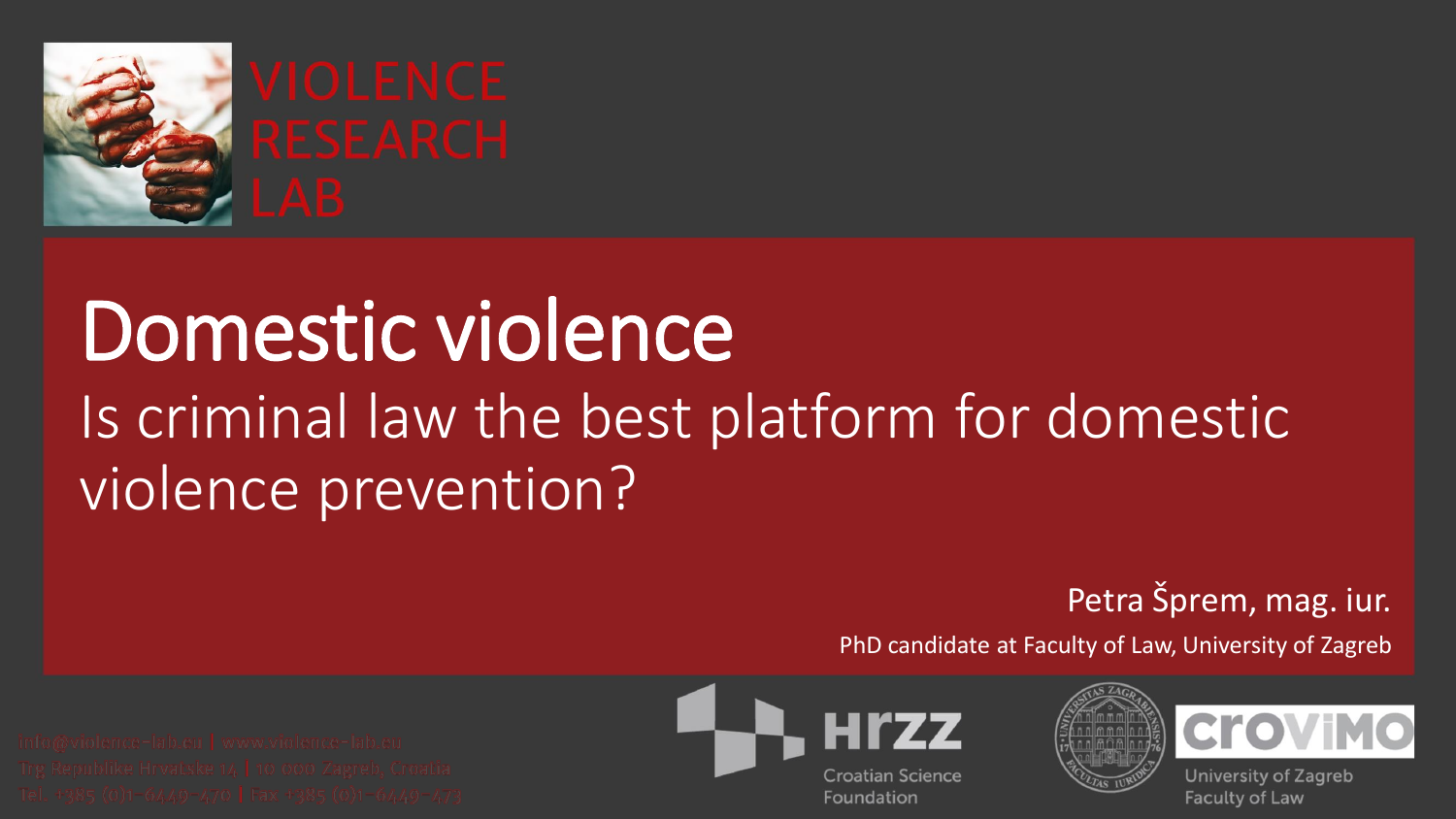

• Main question is *whether criminal law should be a fundamental mechanism for the domestic violence prevention?* 

Before answering…

Etiology of domestic violence?

Success of criminal law in **crime** prevention?

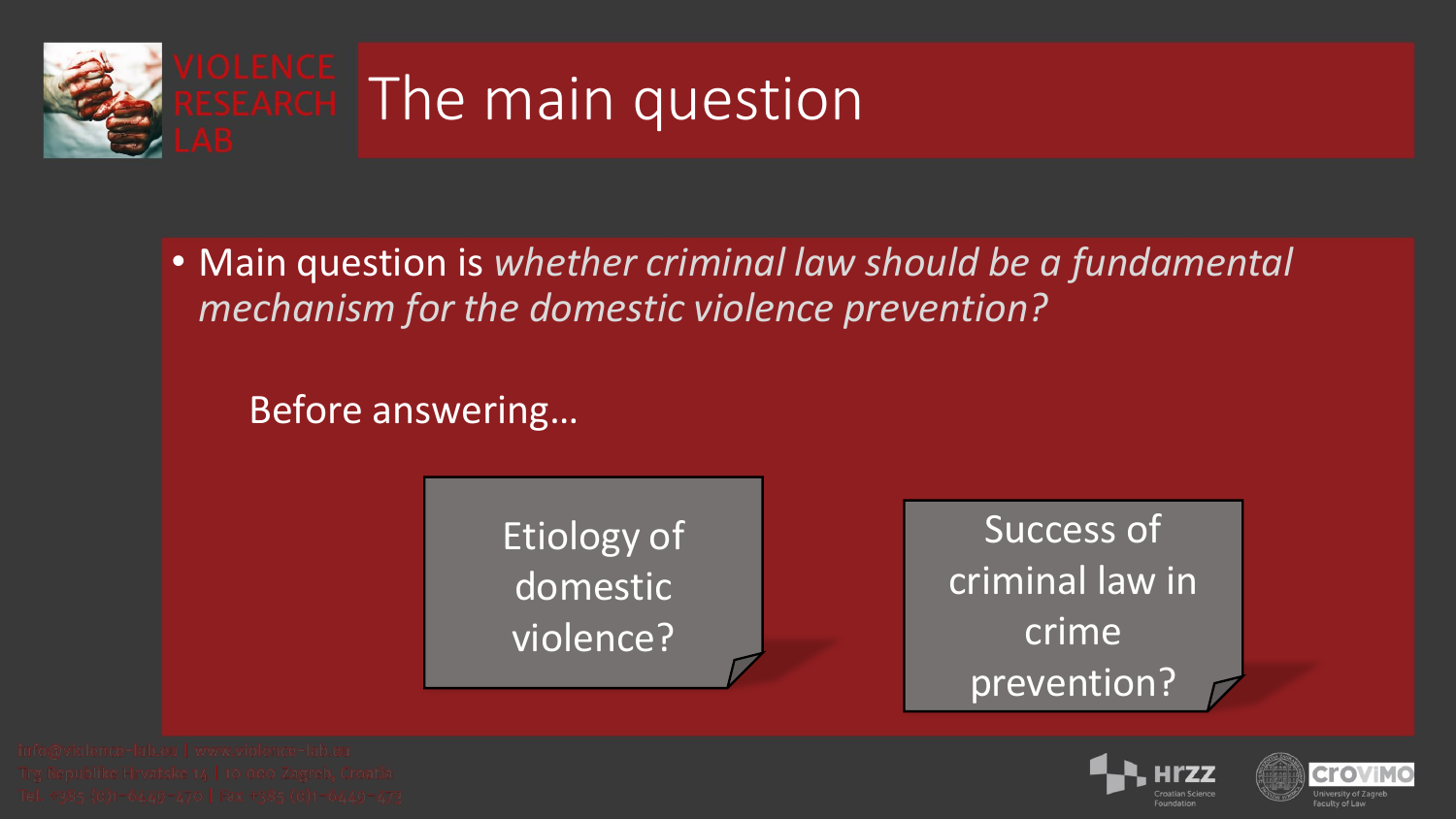

- Household poverty as well as lower socio-economic positions
- Low education level
- Alcohol abuse
- Lack of self control (self control theory)
- Previous child abuse (offender  $\rightarrow$  victim; victim  $\rightarrow$  victim)
- Etc… (complexity of violence etiology)







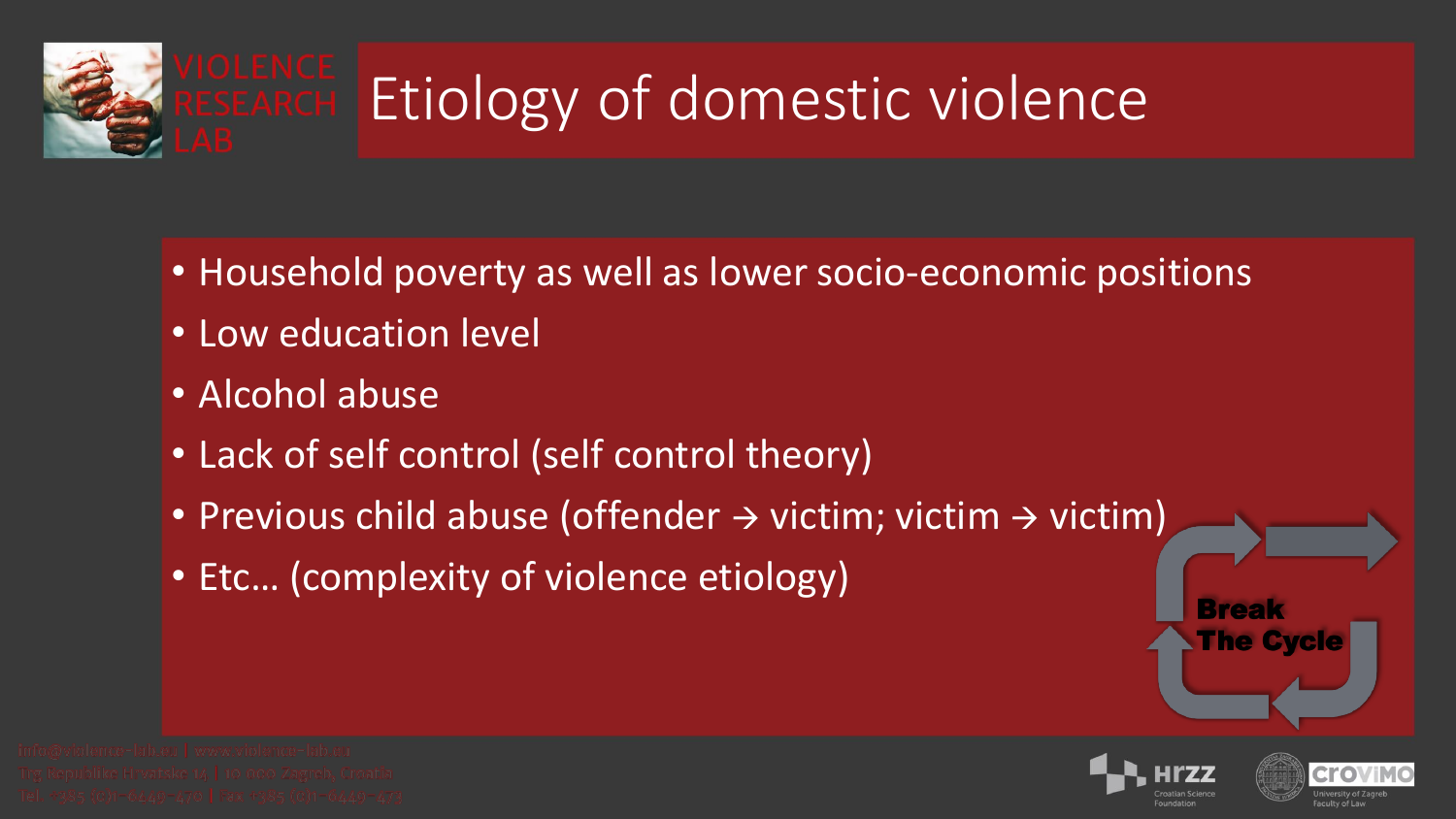

- Regarding the criminal law, latest research shows that criminal law is not very good at preventing violent crimes
- Penal populism in 21st century
- Policy of deterrence: sanction threats can reduce crime (Gibbs, 1975)
	- o Human action is motivated by seeking pleasure and avoiding pain



- o Decisions to offend are made by balancing the costs and benefits of various action alternatives
- o Individuals choose and act with at least minimal rationality



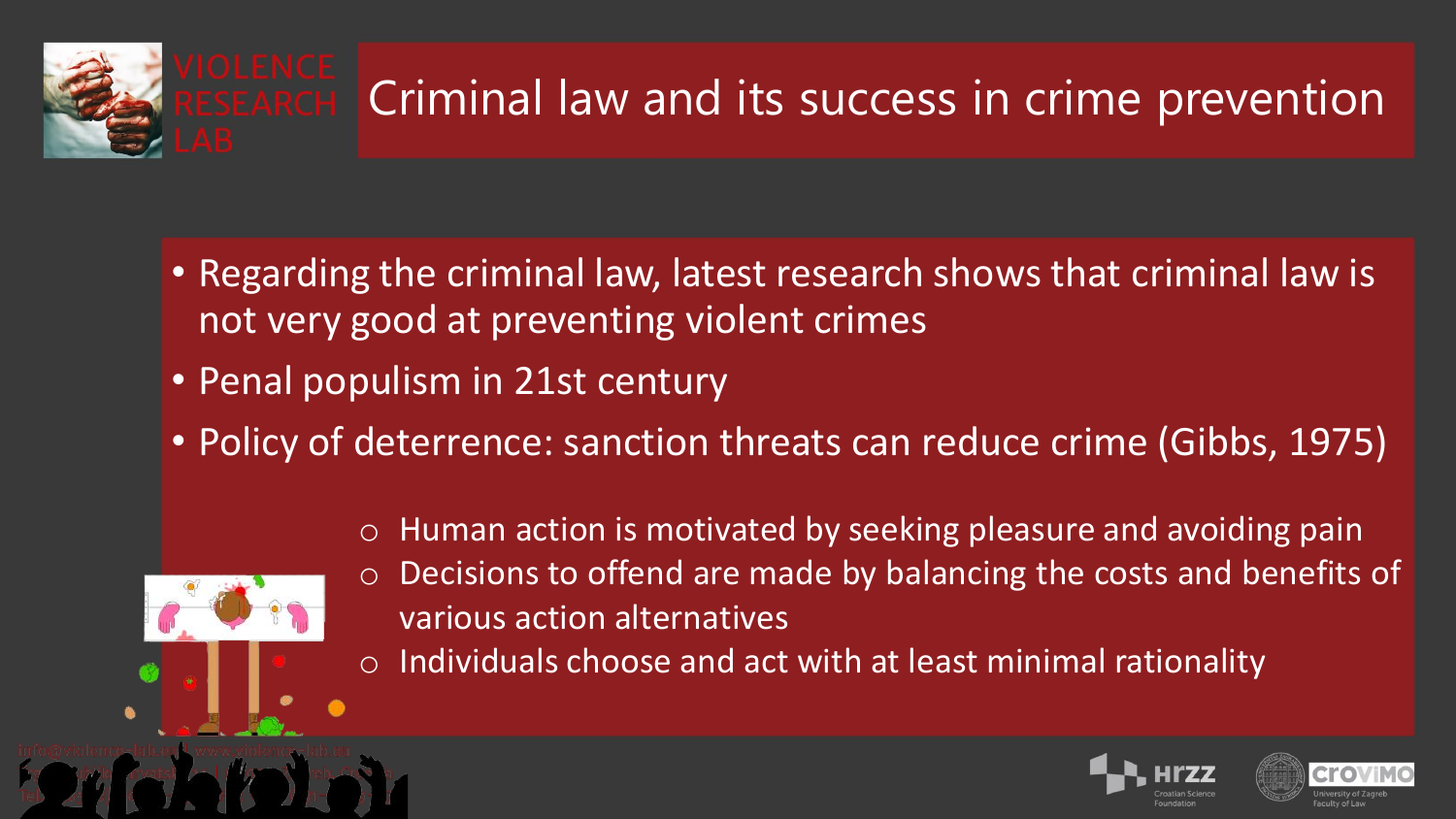

- The prevalence estimates of lifetime intimate partner violence range from 20% in the Western Pacific, 22% in high-income countries and Europe and 25% in USA to 33% in the African region, 31% in the Eastern Mediterranean region, and 33% in the South-East Asia region
- Prevalence of violence in lifetime (OECD)

New Zealand, USA, Chile, Mexico, Turkey, Bosnia and Herzegovina, Korea

Denmark, Finland, Iceland, Japan, **Netherlands** 



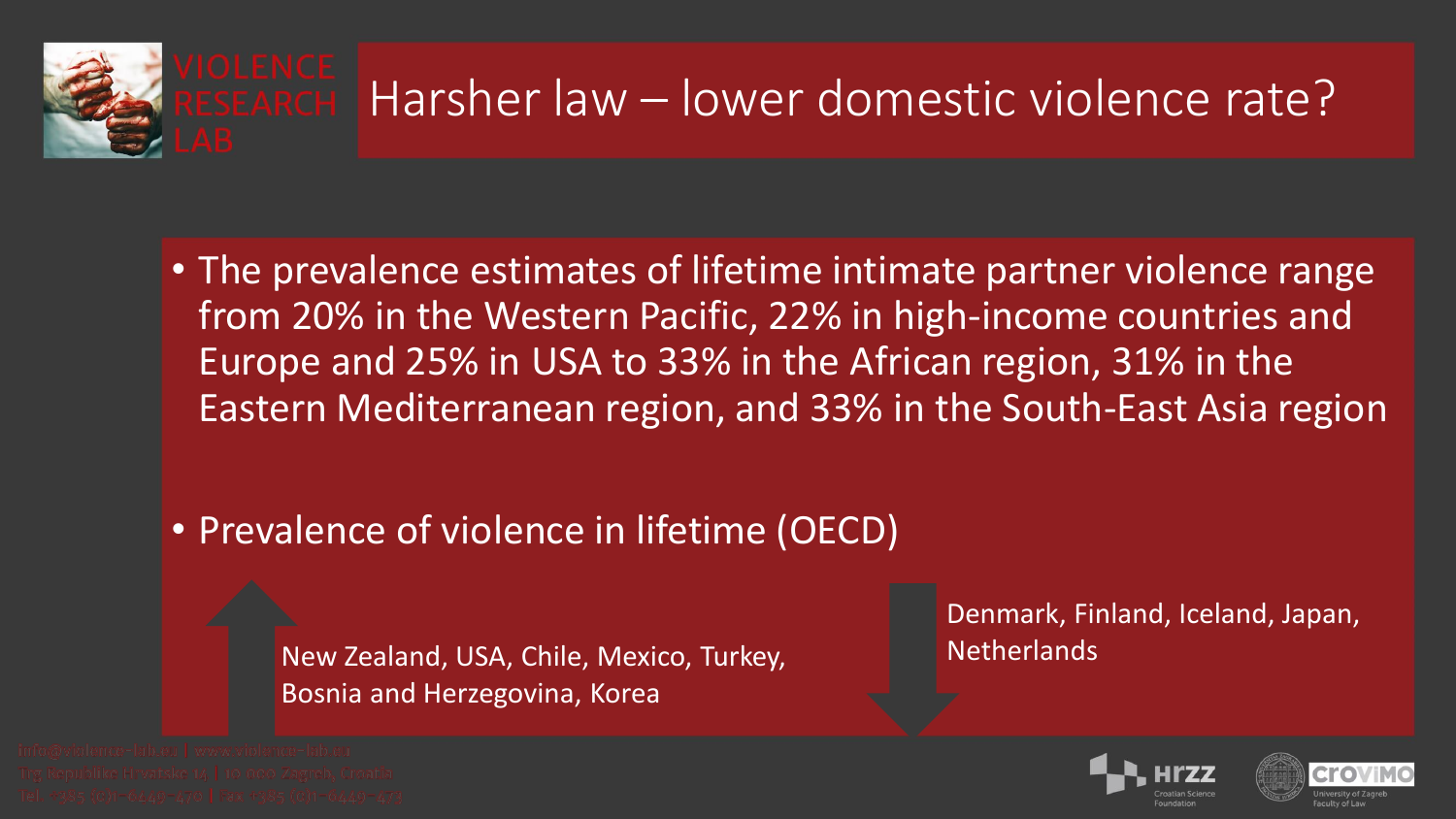

### ESEARCH If not criminal law, then what?

oTeach safe and healthy relationship skills oSocial-emotional learning programs for youth oHealthy relationship programs for couples oEngage influential adults and peers oBystander empowerment and education oFamily-based programs oEarly childhood home visitation oPreschool enrichment with family engagement

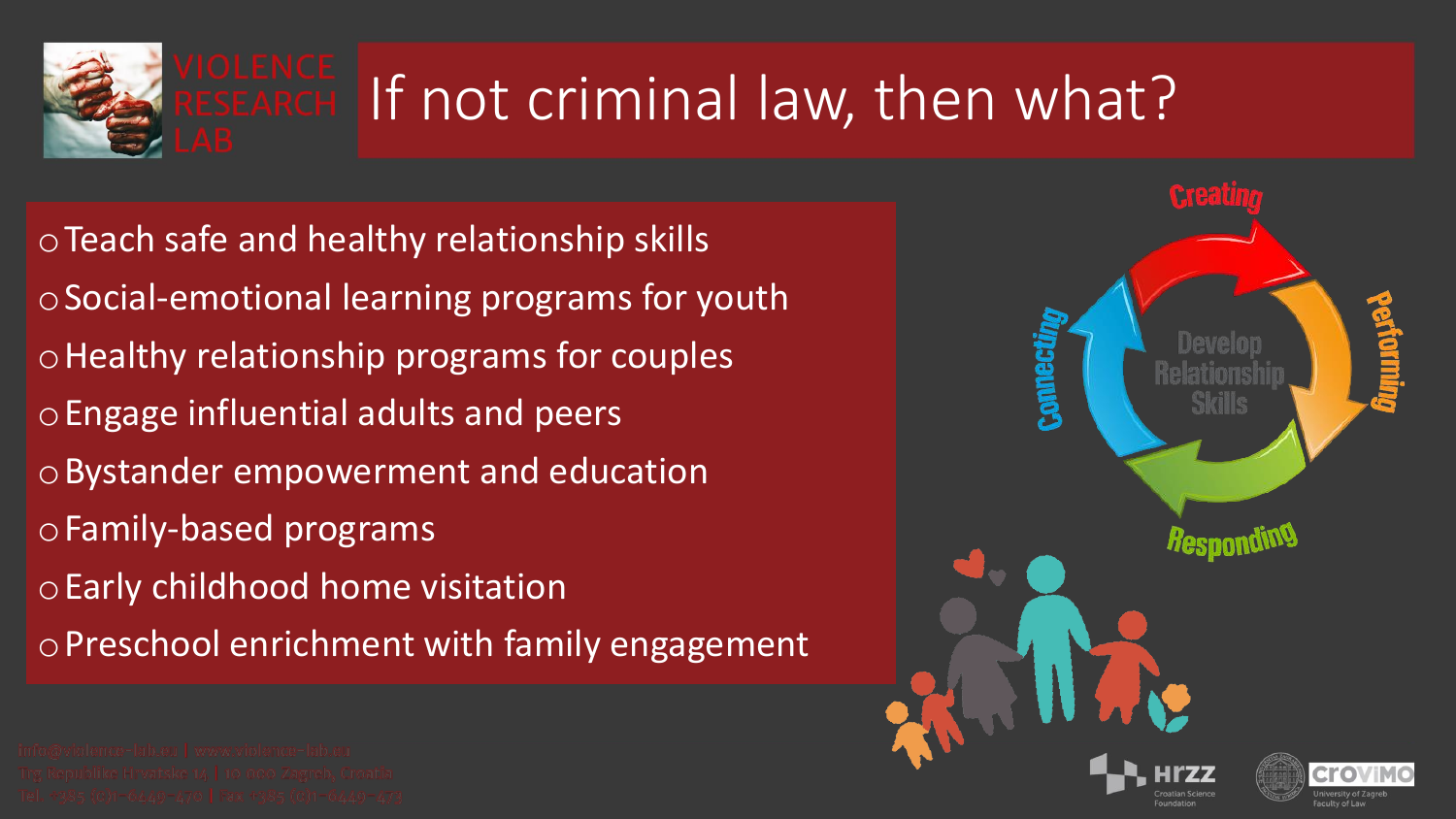

### If not criminal law, then what?

oParenting skill and family relationship programs

- oTreatment for at-risk children, youth and families
- oCreate protective environments
- oImprove school climate and safety of the society in general
- oStrengthen economic supports for families
- oStrengthen household financial security
- oSupport survivors to increase safety
- oVictim-centered services

o Improve treatment and support for survivors of IPV